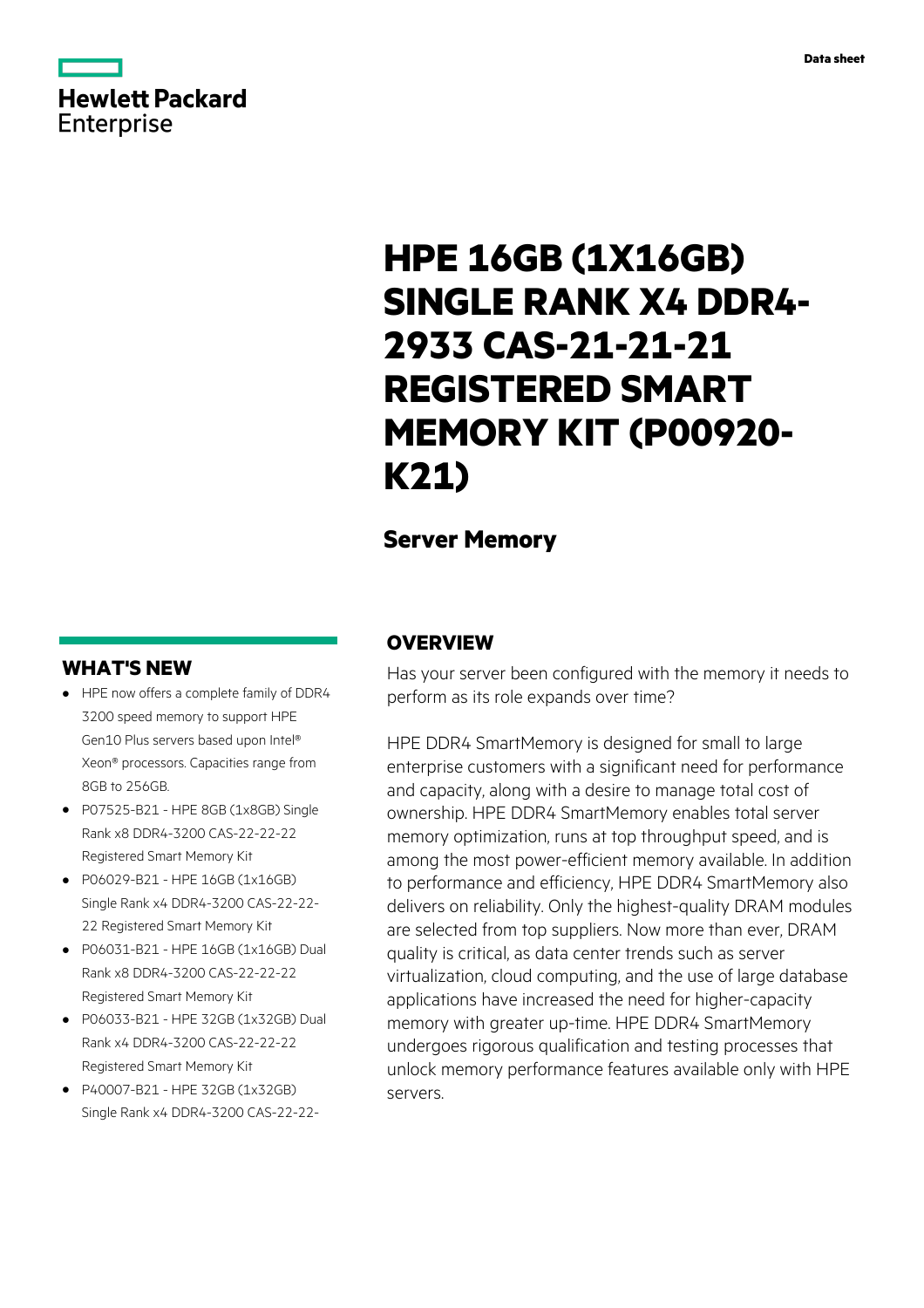22 Registered Memory Kit

### **FEATURES**

#### **High Performance**

HPE DDR4 3200 MT/s SmartMemory provides improvements in bandwidth in comparison to DDR4 2933 MT/s memory modules.

HPE DDR4 SmartMemory delivers improvements in latency at 3200 MT/s in comparison to DDR4 2933 MT/s memory modules.

#### **High Reliability**

Hewlett Packard Enterprise tests and qualifies HPE DDR4 SmartMemory modules on all HPE server platforms to deliver the highest level of signal integrity.

HPE DDR4 SmartMemory prevents unnecessary DIMM replacement and reduces server downtime with advanced memory error detection technology.

HPE uses the highest quality materials for its DDR4 server memory, reducing issues that may affect signal integrity and increasing system reliability.

HPE provides server memory that performs above industry standards, enabling customers to increase the performance of their servers without having to increase the amount of memory purchased.

# **Technical specifications HPE 16GB (1x16GB) Single Rank x4 DDR4-2933 CAS-21-21-21 Registered Smart Memory Kit**

| <b>Product Number</b>              | P00920-K21             |
|------------------------------------|------------------------|
| <b>DIMM type</b>                   | <b>RDIMM</b>           |
| <b>DIMM</b> capacity               | 16GB                   |
| <b>DIMM</b> rank                   | Single Rank            |
| DIMM native speed (MT/s)           | 2933 MT/s              |
| <b>Voltage</b>                     | 1.2V                   |
| <b>Product Dimensions (metric)</b> | 8.89 x 19.05 x 1.91 cm |
| Weight                             | 0.045 KG               |